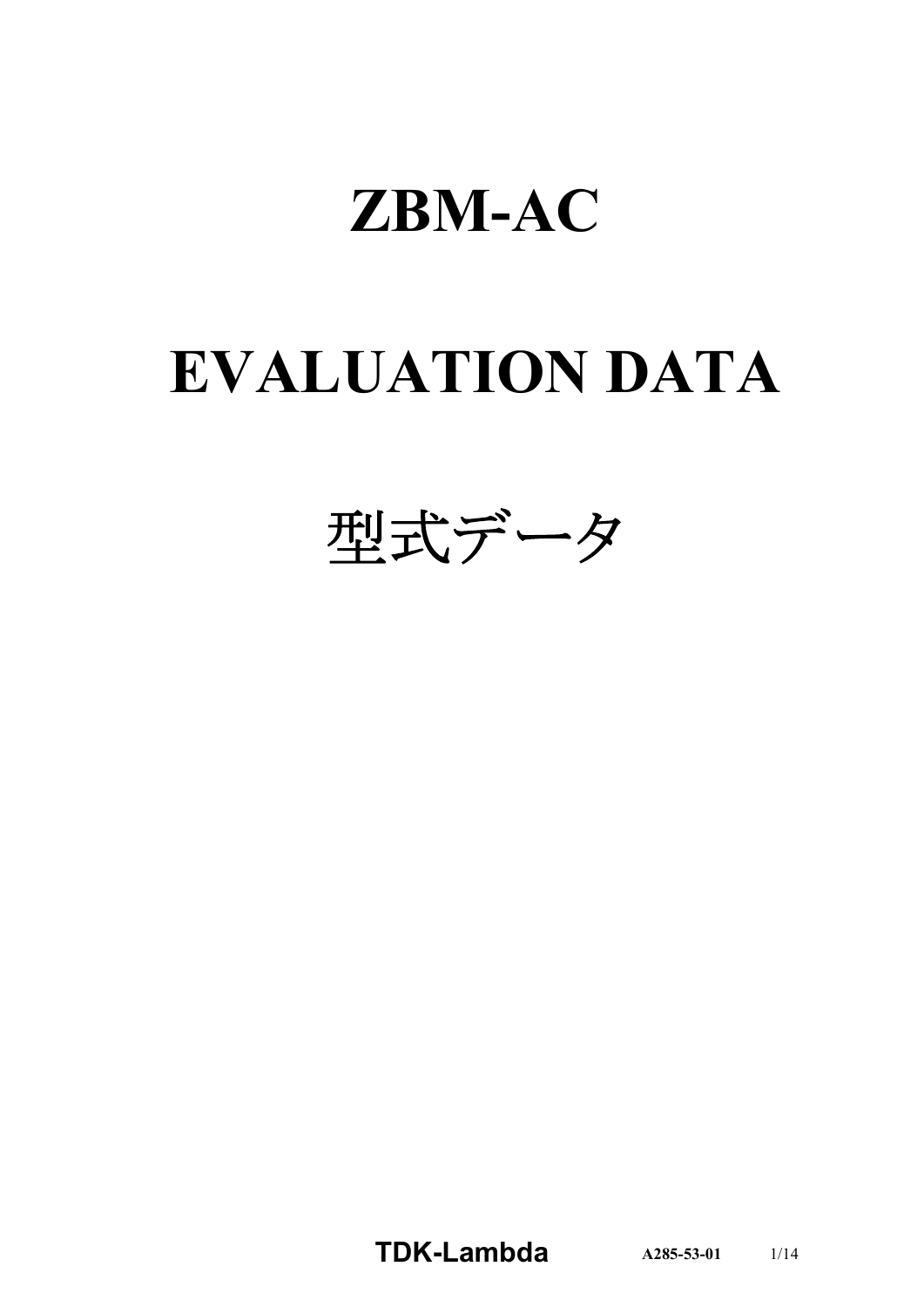PAGE

### **INDEX**

| 1. |           | 測定方法 Evaluation Method                                   |                |
|----|-----------|----------------------------------------------------------|----------------|
|    | $1 - 1$ . |                                                          | $\overline{4}$ |
|    |           | 測定回路1 Circuit 1 used for determination                   |                |
|    |           | 出力保持時間特性 Hold up time characteristics                    |                |
|    |           | 出力立ち上がり特性 Output rise characteristics                    |                |
|    |           | 出力立ち下がり特性 Output fall characteristics                    |                |
|    |           | RS信号特性 RS signal characteristics                         |                |
|    |           |                                                          | -5             |
|    |           | リーク電流特性 Leakage current characteristics                  |                |
|    |           | 測定構成 Configuration used for determination …………………………………… | 6              |
|    |           | EMI特性 Electro-Magnetic Interference characteristics      |                |
|    |           | (a) 雑音端子電圧(帰還ノイズ) Conducted Emission                     |                |
|    |           | (b) 雑音電界強度(放射ノイズ) Radiated Emission                      |                |
|    | $1-2.$    | 使用測定機器 List of equipment used …………………………………………………        | -7             |
|    | $1-3.$    | 評価負荷条件 Load conditions ……………………………………………………              |                |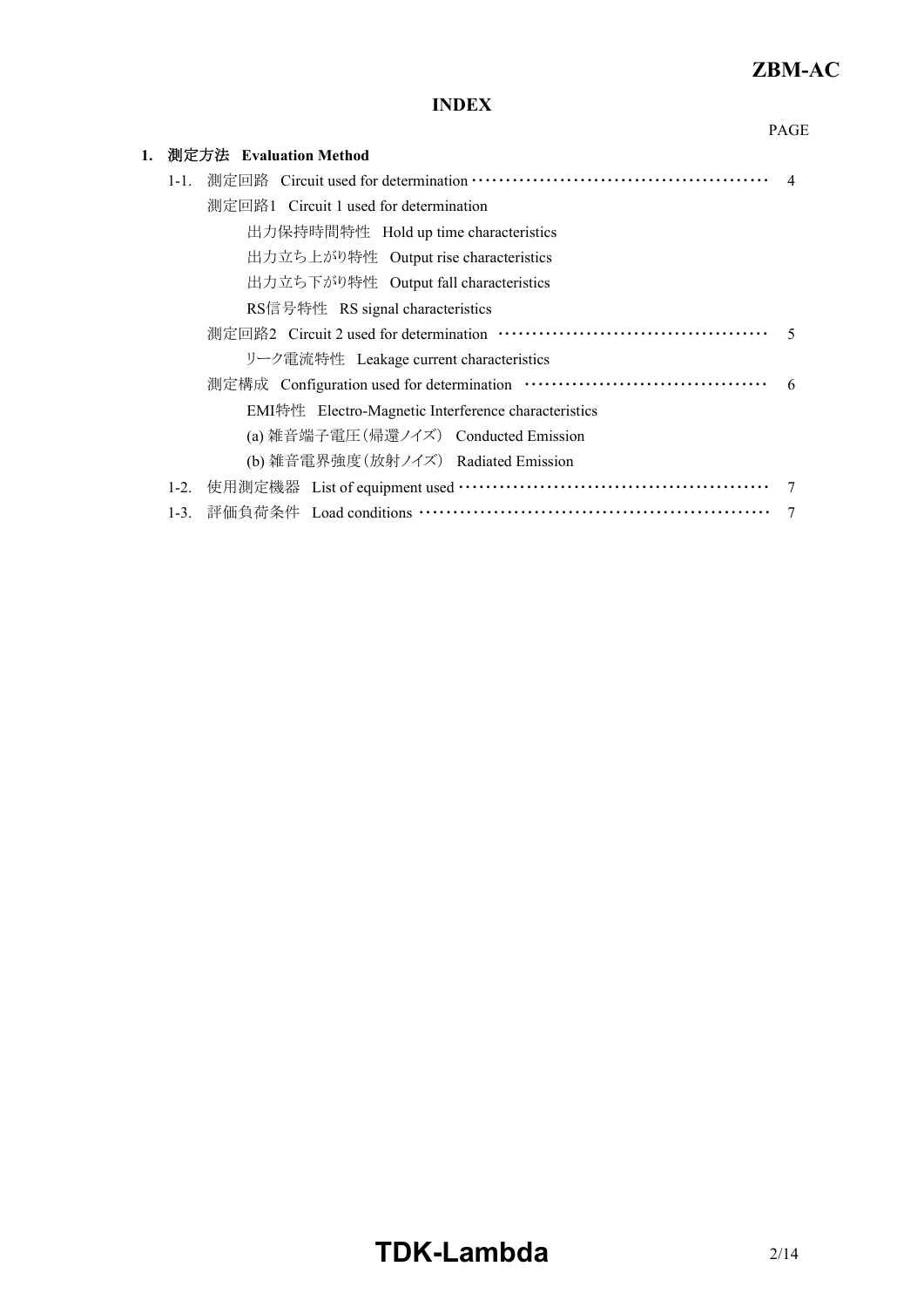#### PAGE

| 2. 特性データ Characteristics |                                                            |                 |  |
|--------------------------|------------------------------------------------------------|-----------------|--|
|                          | 2-1. 出力保持時間特性                                              |                 |  |
|                          |                                                            | 8               |  |
|                          | 2-2. 出力立ち上がり特性                                             |                 |  |
|                          |                                                            | $\overline{Q}$  |  |
|                          | 2-3. 出力立ち下がり特性                                             |                 |  |
|                          |                                                            | 10              |  |
|                          | 2-4. RS信号特性                                                |                 |  |
|                          |                                                            | 11              |  |
|                          | 2-5. リーク電流特性                                               |                 |  |
|                          |                                                            | $\overline{12}$ |  |
|                          | 2-6. EMI特性                                                 |                 |  |
|                          | Electro-Magnetic Interference characteristics<br>$13 - 14$ |                 |  |
|                          |                                                            |                 |  |

#### ■使用記号 Terminology used

|                          |   | 定義                | Definition                  |
|--------------------------|---|-------------------|-----------------------------|
| Ta                       | . | 周囲温度              | Ambient temperature         |
| $\mathbf{f}$             | . | ZWS300RC/BM 入力周波数 | ZWS300RC/BM Input Frequency |
| Vin                      | . | ZWS300RC/BM 入力電圧  | ZWS300RC/BM Input voltage   |
| <b>Tin</b>               | . | ZWS300RC/BM 入力電流  | ZWS300RC/BM Input current   |
| Vout                     | . | ZWS300RC/BM 出力電圧  | ZWS300RC/BM Output voltage  |
| <b>Tout</b>              | . | ZWS300RC/BM 出力電流  | ZWS300RC/BM Output current  |
| <b>V</b> st <sub>b</sub> | . | ZBM-AC162/S 出力電圧  | ZBM-AC162/S Output voltage  |
| Istb                     | . | ZBM-AC162/S 出力電流  | ZBM-AC162/S Output current  |

■試験結果は、当社測定条件における結果であり、参考値としてお考え願います。 Test results are reference data based on our measurement condition.

# **TDK-Lambda**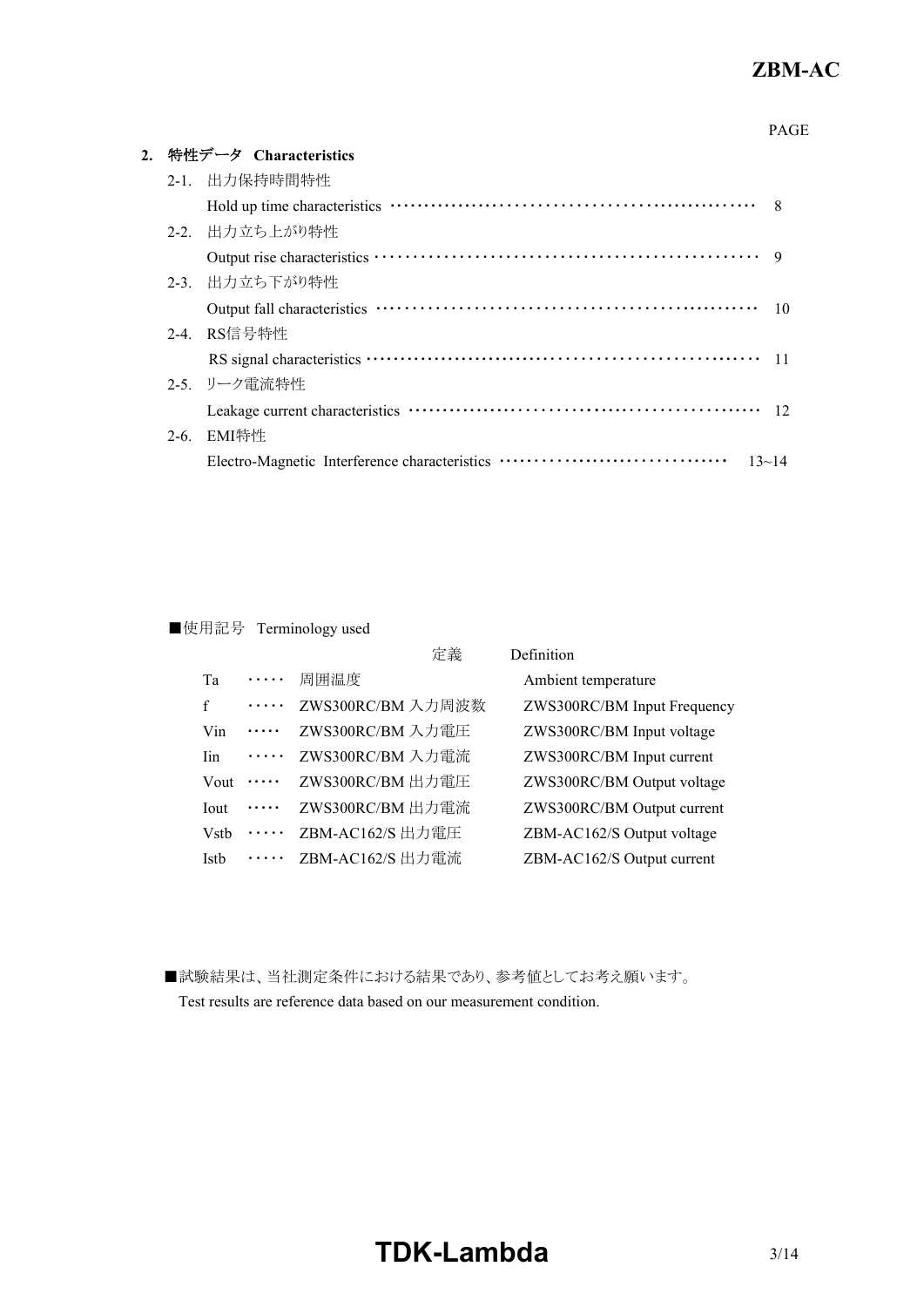#### **1.** 測定方法 **Evaluation Method**

1-1. 測定回路 Circuit used for determination

#### 測定回路1 Circuit 1 used for determination

• 出力保持時間特性 Hold up time characteristics

# • 出力立ち上がり特性 Output rise characteristics

- 出力立ち下がり特性 Output fall characteristics
- RS信号特性 RS signal characteristics

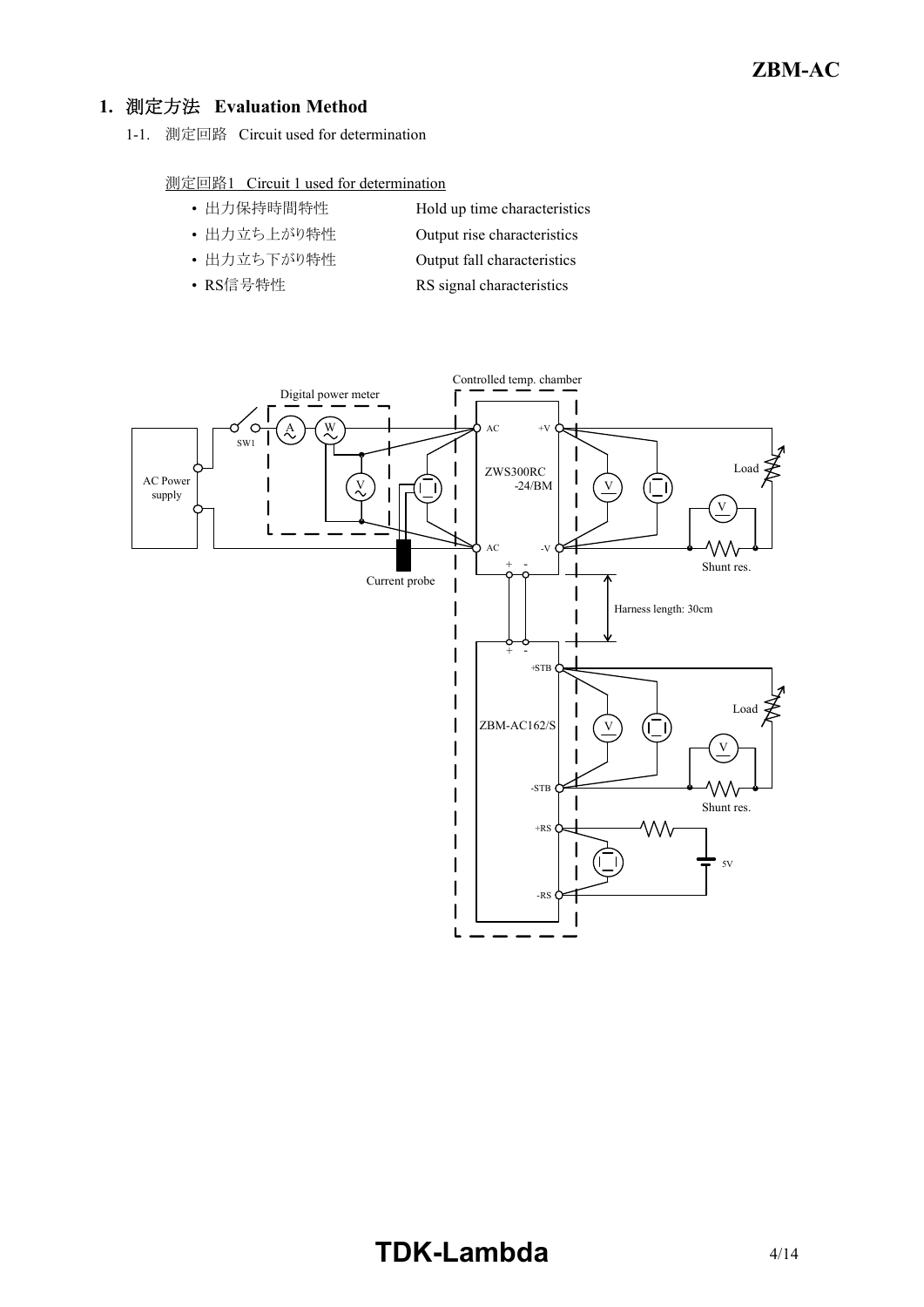#### 測定回路2 Circuit 2 used for determination



• リーク電流特性 Leakage current characteristics

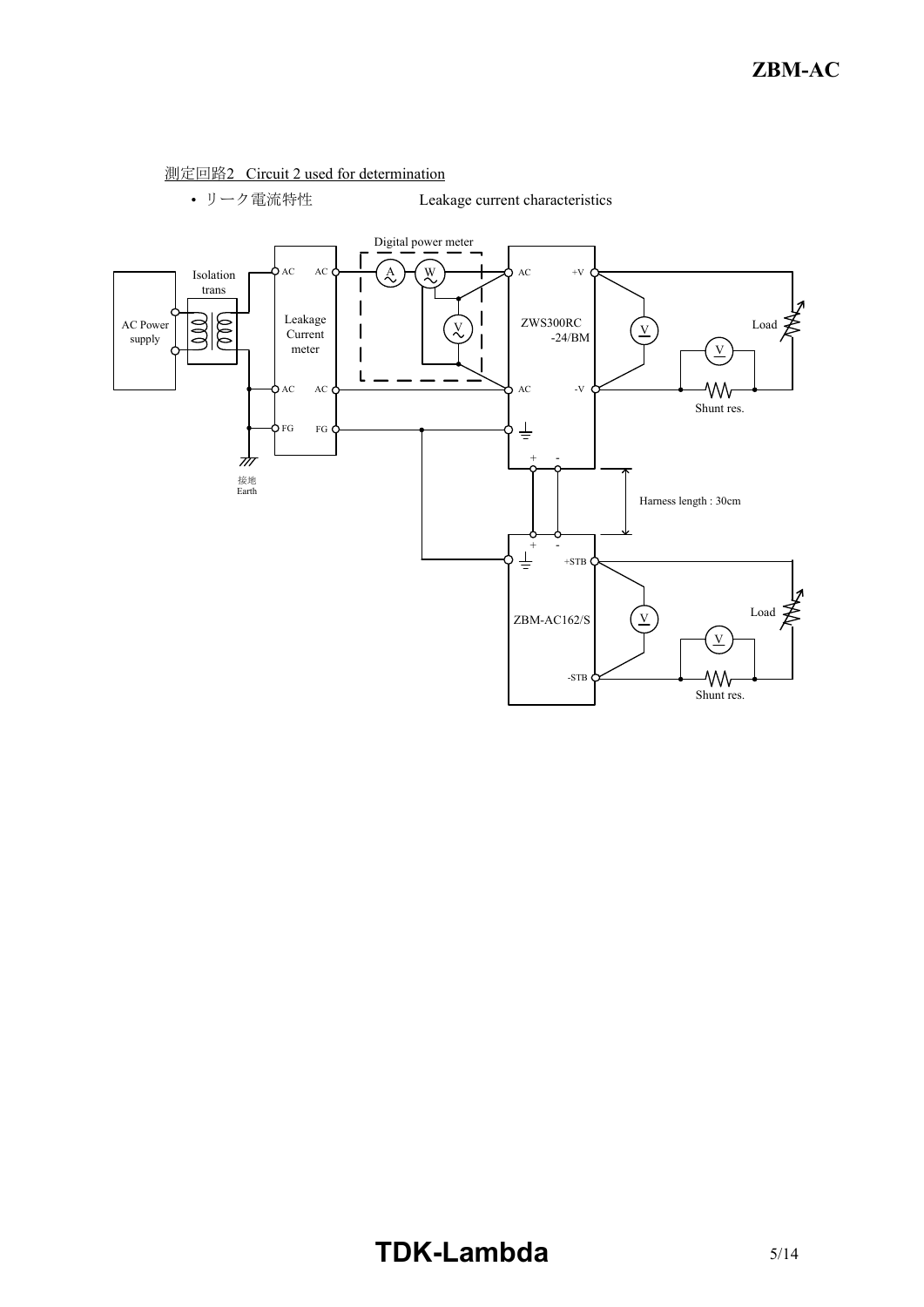

• EMI特性 Electro-Magnetic Interference characteristics





(b) 雑音電界強度 (放射ノイズ) Radiated Emission

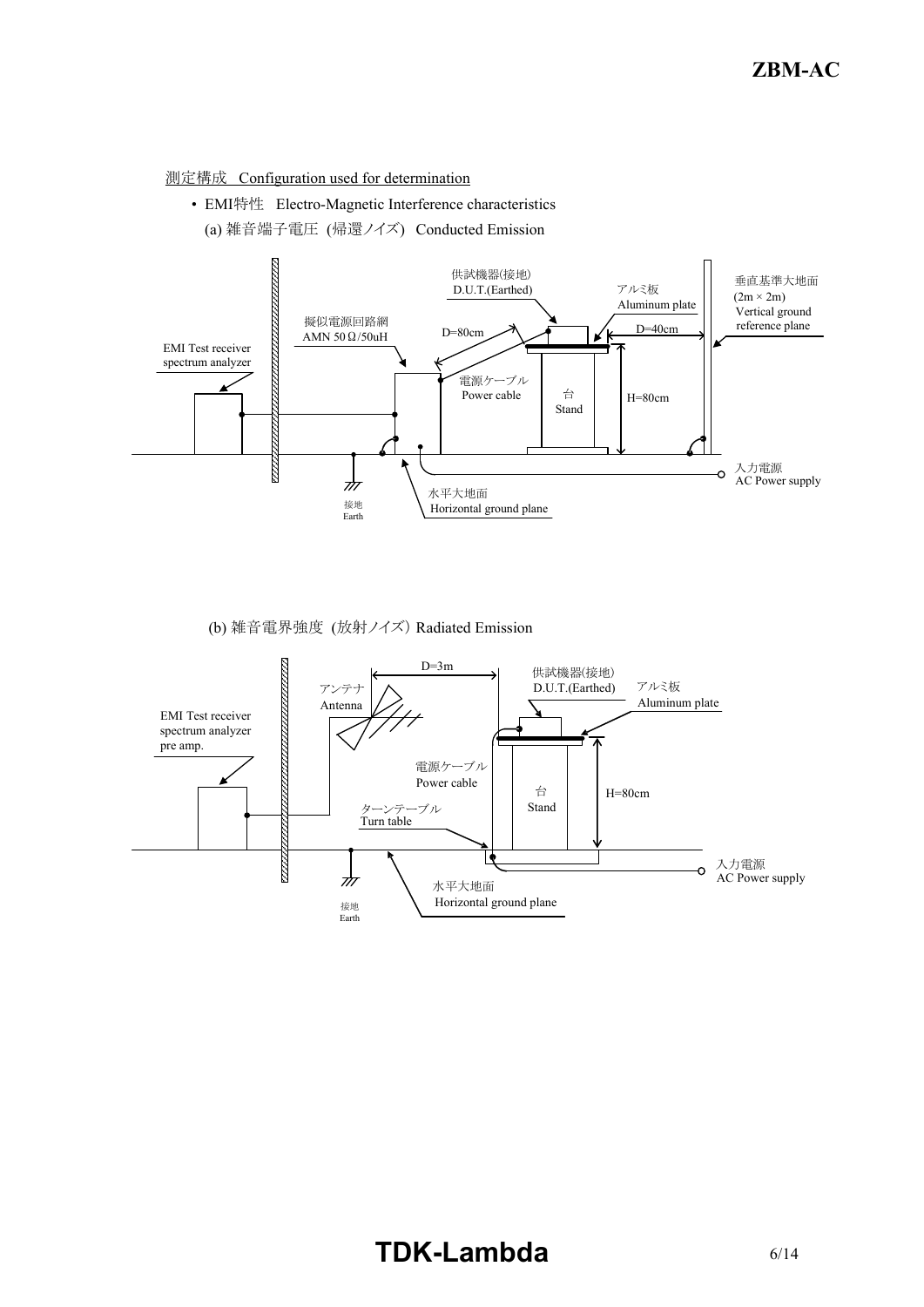1-2. 使用測定機器 List of equipment used

|                | <b>EQUIPMENT USED</b>                 | <b>MANUFACTURER</b> | MODEL NO.            |
|----------------|---------------------------------------|---------------------|----------------------|
| $\mathbf{1}$   | DIGITAL STORAGE OSCILLOSCOPE          | YOKOGAWA ELECT.     | DL9040L / DLM1740    |
| $\overline{2}$ | DIGITAL MULTIMETER                    | <b>AGILENT</b>      | 34970A               |
| 3              | DIGITAL POWER METER                   | YOKOGAWA ELECT.     | WT210                |
| $\overline{4}$ | <b>CURRENT PROBE</b>                  | YOKOGAWA ELECT.     | 701928               |
| 5              | DYNAMIC DUMMY LOAD                    | TAKASAGO            | FK-400L / FK-1000L   |
| 6              | DYNAMIC DUMMY LOAD                    | <b>KIKUSUI</b>      | PLZ164WL / PLZ405W   |
| $\tau$         | <b>DUMMY LOAD</b>                     | <b>PCN</b>          | PHF250 SERIES        |
| 8              | <b>ISOLATION TRANS</b>                | NOISE KEN           | TF-2302P             |
| 9              | <b>CVCF</b>                           | TAKASAGO            | AA2000XG / AA2000XG2 |
| 10             | <b>CVCF</b>                           | NF                  | ES10000S             |
| 11             | <b>LEAKAGE CURRENT METER</b>          | HIOKI               | 3156                 |
| 12             | DYNAMIC DIP SIMULATOR                 | <b>TAKAMISAWA</b>   | <b>PSA-210</b>       |
| 13             | CONTROLLED TEMP. CHAMBER              | <b>ESPEC</b>        | SU-240               |
| 14             | EMI TEST RECEIVER / SPECTRUM ANALYZER | ROHDE & SCHWARZ     | <b>ESCI</b>          |
| 15             | PRE AMP.                              | <b>SONOMA</b>       | 310N                 |
| 16             | <b>AMN</b>                            | <b>SCHWARZBECK</b>  | <b>NNLK8121</b>      |
| 17             | <b>ANTENNA</b>                        | <b>SCHWARZBECK</b>  | <b>CBL6111D</b>      |
| 18             | <b>HARMONIC / FLICKER ANALYZER</b>    | <b>KIKUSUI</b>      | <b>KHA1000</b>       |
| 19             | <b>SINGLE-PHASE MASTER</b>            | NF                  | 4420                 |
| 20             | REFERENCE IMPEDANCE NETWORK 20A       | NF                  | 4150                 |
| 21             | MULTI OUTLET UNIT                     | KIKUSUI             | OT01-KHA             |

1-3. 評価負荷条件 Load conditions

評価データはZWS300RC/BM接続時のデータになります。 ZBM-AC162接続時は下記のとおりZWS300RCの出力ディレーティングが必要です。 出力ディレーティングについての詳細は、ZWS300RC/BMのA284-01-60/BMをご参照ください。 Evaluation data is connected to ZWS300RC/BM.

When connecting to ZBM-AC162, the output derating of ZWS300RC/BM is required as shown below. For more information about Output derating, please refer to A284-01-50/BM of ZWS300RC/BM.

| ZWS300RC Output derating (connected to ZBM-AC162 1 unit) |  |
|----------------------------------------------------------|--|
|----------------------------------------------------------|--|

| Vin            | Iout |
|----------------|------|
| $90 - 265$ VAC | 97%  |
| 85VAC          | 77%  |

### **TDK-Lambda** 7/14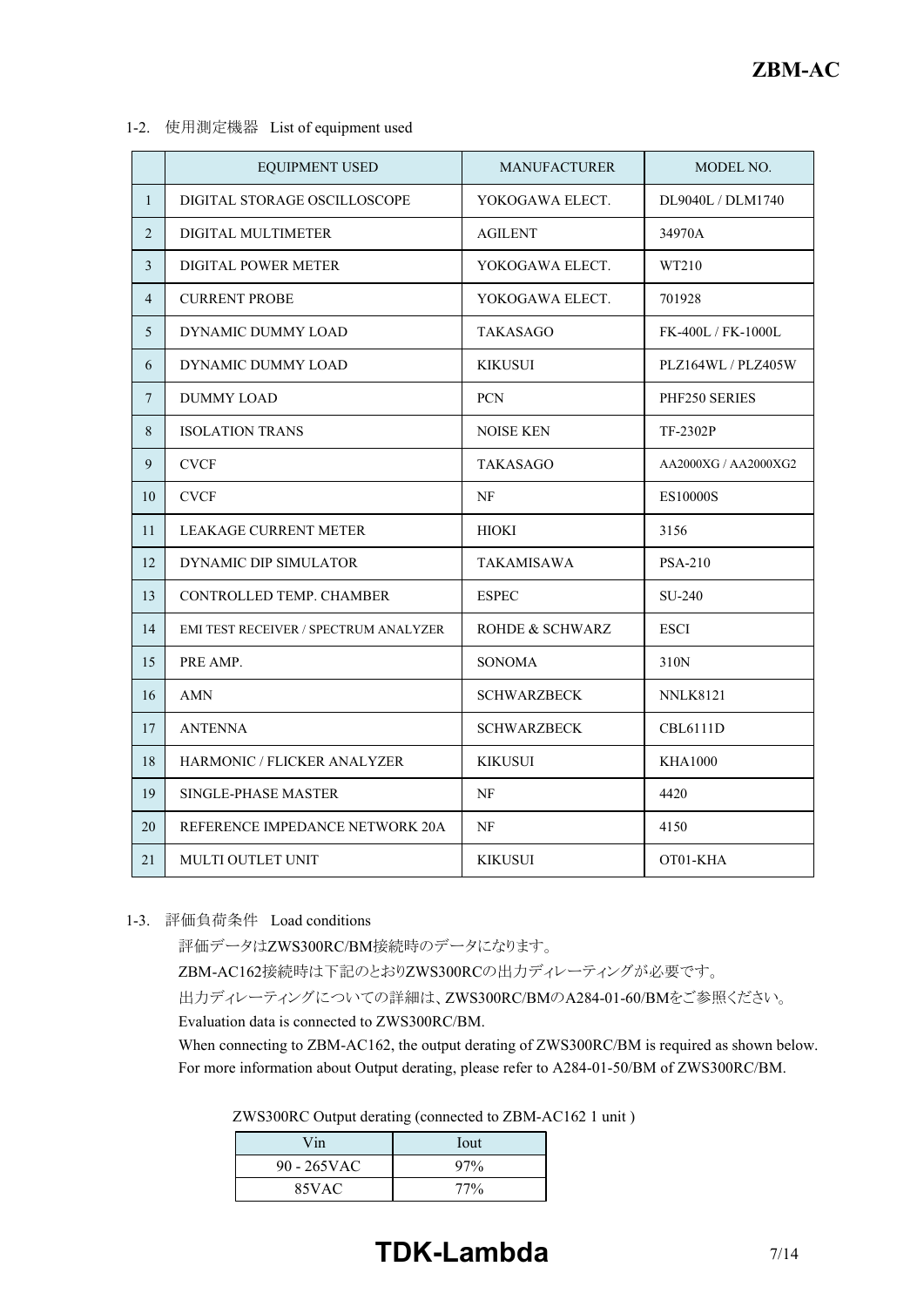2-1. 出力保持時間特性 Hold up time characteristics





 上記データはZBM-AC162/Sを接続したZWS300RC-24/BMの出力保持時間特性です。 Hold up time characteristics of ZWS300RC-24/BM connected to ZBM-AC162/S.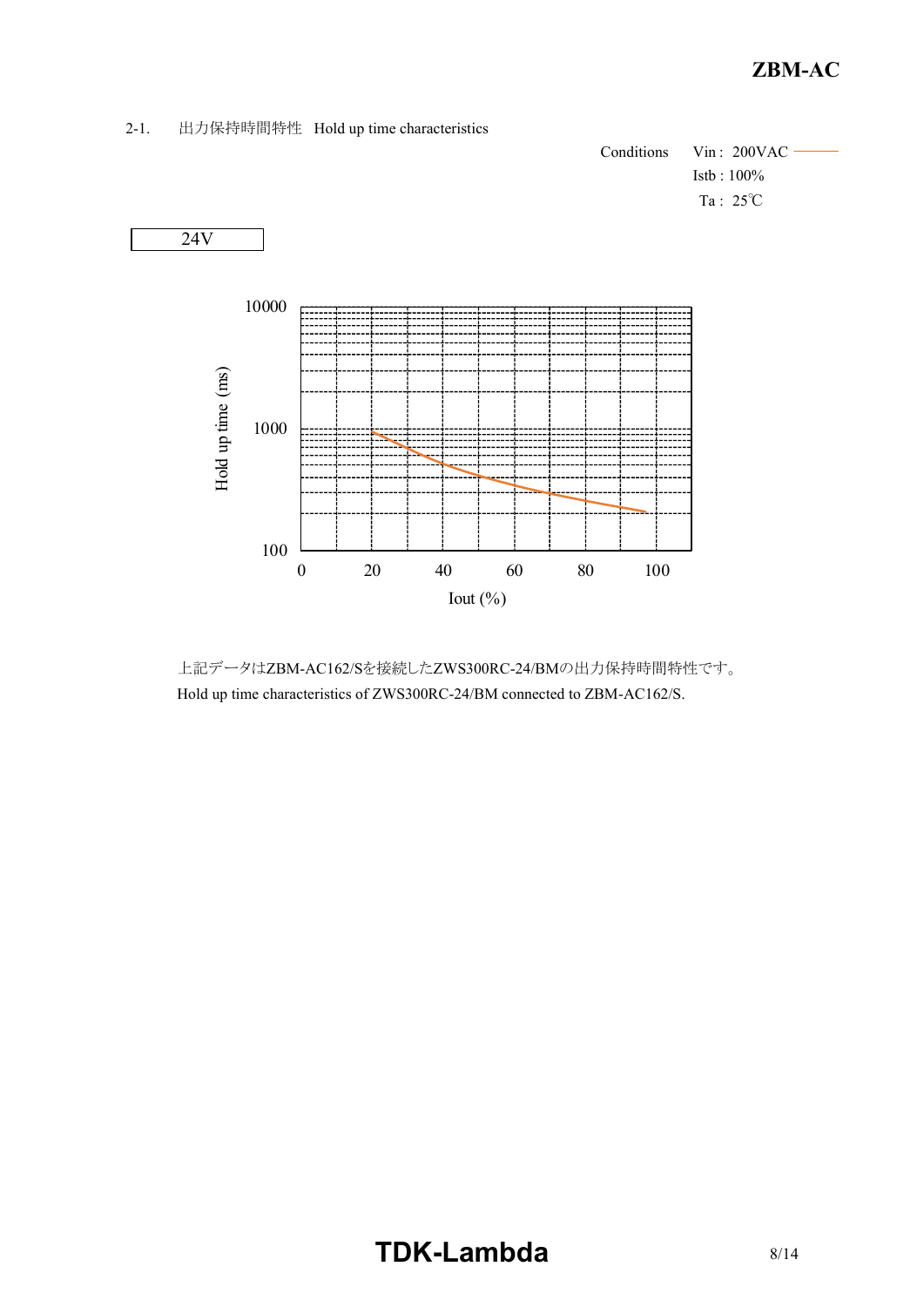2-2. 出力立ち上がり特性 Output rise characteristics

- Conditions Vin : 90VAC (A)
	- : 100VAC (B)
	- : 200VAC (C)
	- : 265VAC (D)
	- Iout : 97%
	- Ta : 25℃



# **TDK-Lambda** 9/14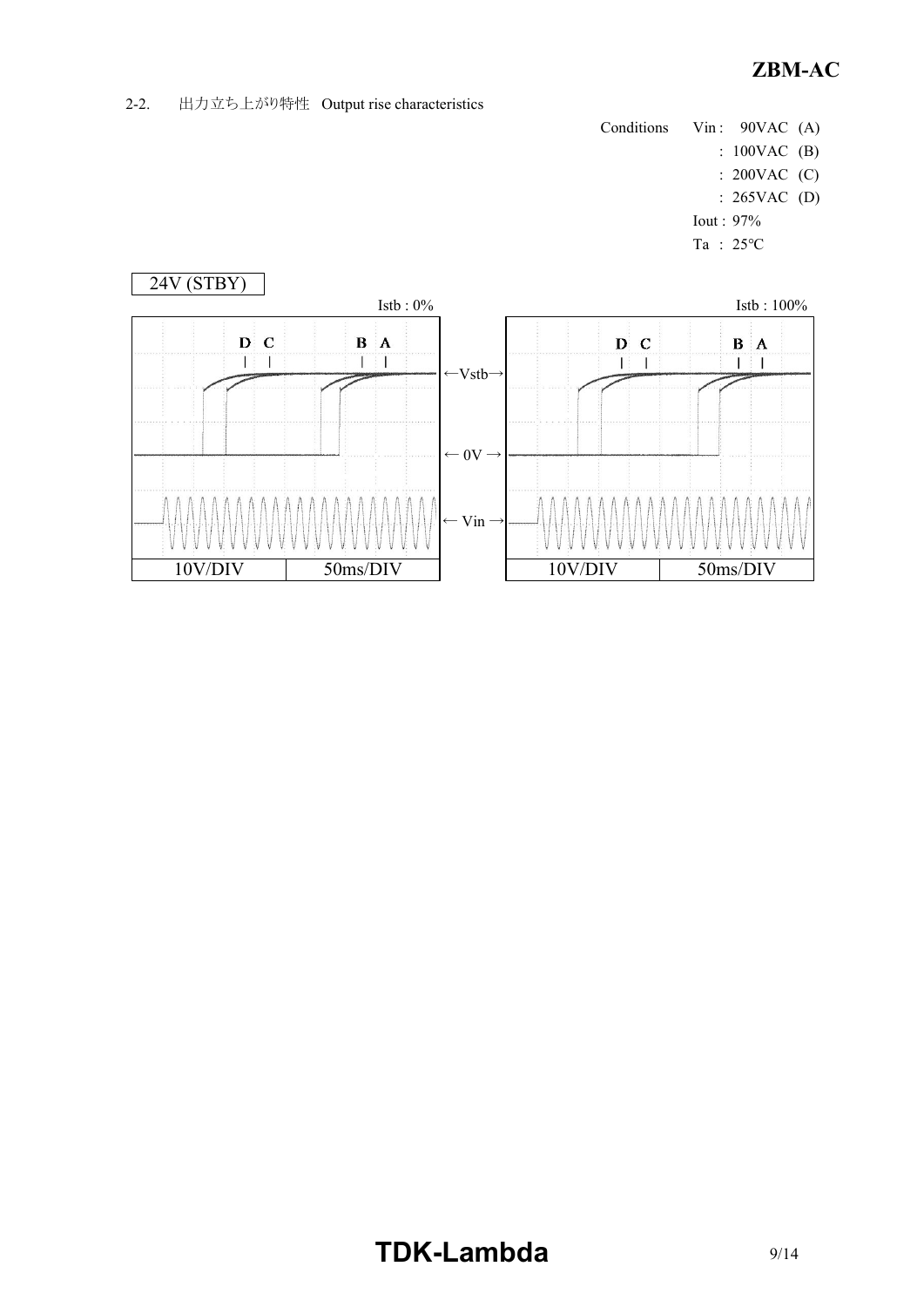2-3. 出力立ち下がり特性 Output fall characteristics

- Conditions Vin : 90VAC (A)
	- : 100VAC (B)
	- : 200VAC (C)
	- : 265VAC (D)
	- Iout : 97%
	- Ta : 25℃



## **TDK-Lambda**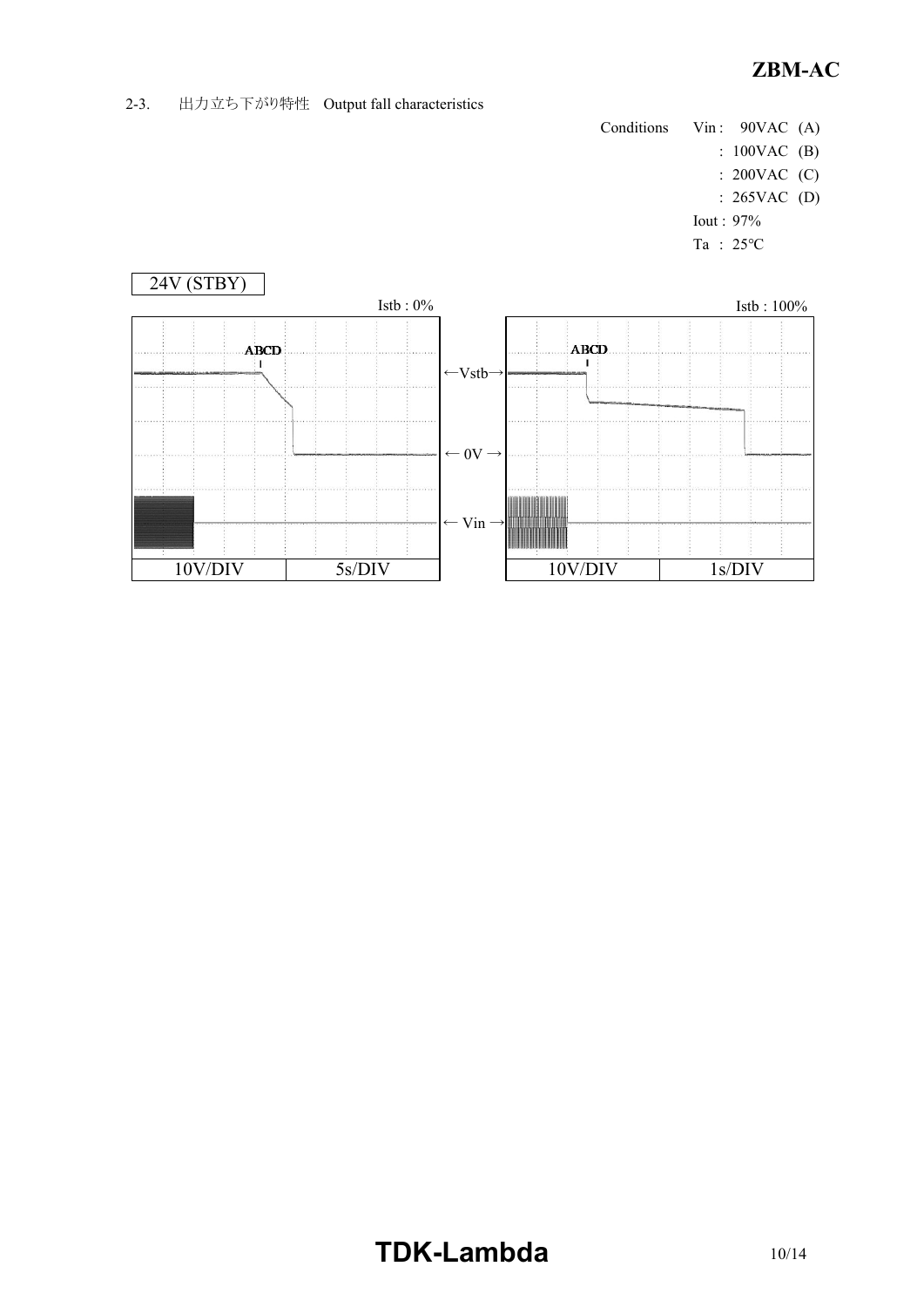2-4. RS 信号特性

RS signal characteristics

|                                            | Conditions Ta : $25^{\circ}$ C |
|--------------------------------------------|--------------------------------|
| 準標準品 ZBM-AC162/S にて対応                      | $I$ out : 97%                  |
| For alternative standard model ZBM-AC162/S | $1stb : 100\%$                 |

### 24V (STBY)



Vin : 200VAC

| <u> a grand gan a gcomhan an gcomhan an gcomhan an gcomhan an gcomhan an gcomhan an gcomhan an gcomhan an gcomhan </u> | <u> 1960 - Johann Barn, martin amerikan ba</u> | $\leftarrow$ Vin $\rightarrow$  |         |          |
|------------------------------------------------------------------------------------------------------------------------|------------------------------------------------|---------------------------------|---------|----------|
|                                                                                                                        |                                                | $\leftarrow$ Vstb $\rightarrow$ |         |          |
|                                                                                                                        |                                                | $\leftarrow 0V \rightarrow$     |         |          |
|                                                                                                                        |                                                | RS<br>signal                    |         |          |
| 20V/DIV                                                                                                                | 1s/DIV                                         |                                 | 20V/DIV | 50ms/DIV |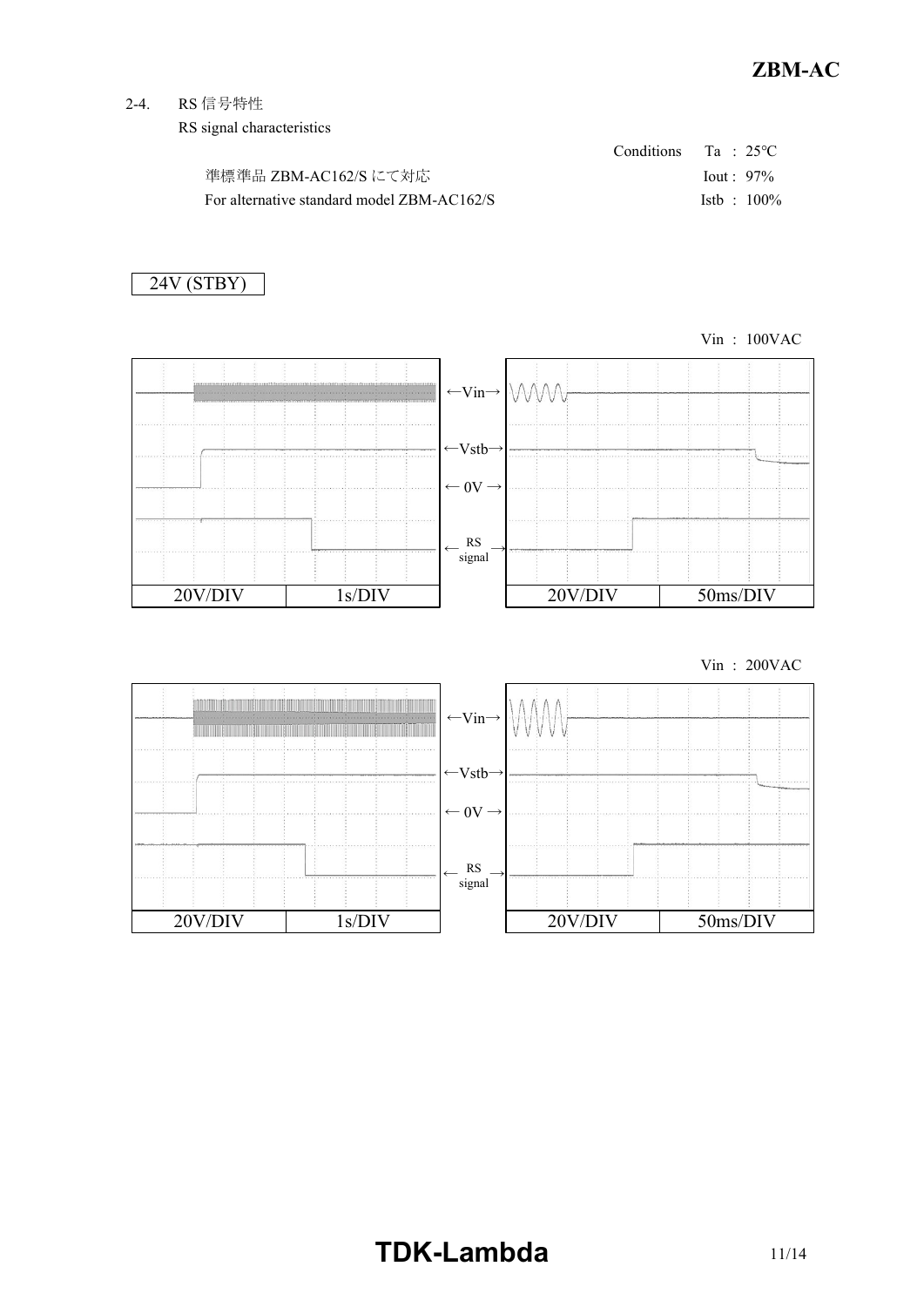#### 2-5. リーク電流特性 Leakage current characteristics



上記データはZWS300RCのリーク電流を含みます。 Includes ZWS300RC Leakage current.

## **TDK-Lambda** 12/14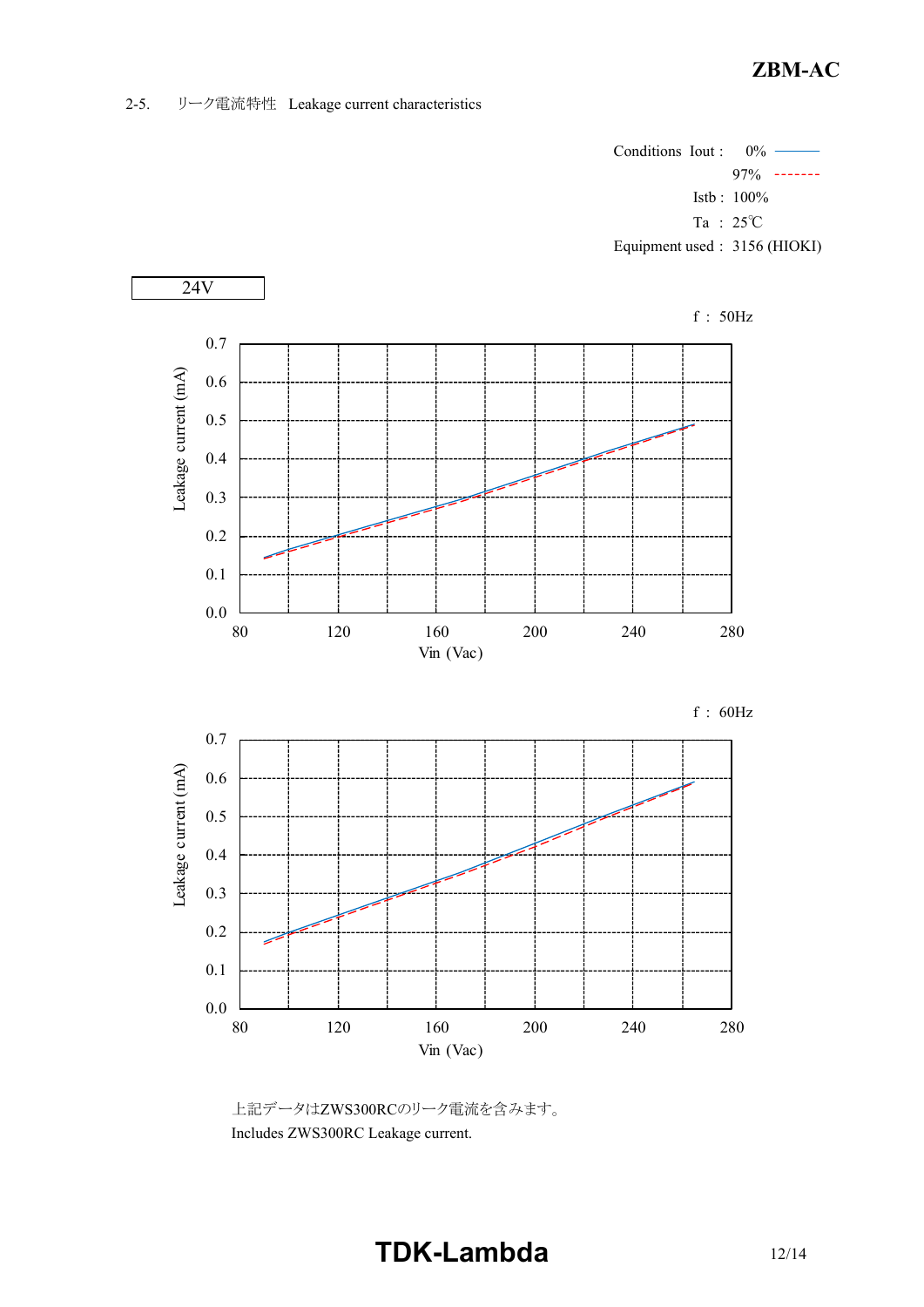#### 2-6. EMI特性 Electro-Magnetic Interference characteristics

```
Conditions Vin : 230VAC
Iout : 97%
Istb : 100%
Ta : 25℃
```






上記データはZWS300RCの雑音端子電圧を含みます。 Inculdes ZWS300RC Conducted Emission.

EN55011-A,EN55032-A,FCC-Aの限界値はVCCI class Aの限界値と同じ Limit of EN55011-A,EN55032-A,FCC-A are same as its VCCI class A.

### **TDK-Lambda**